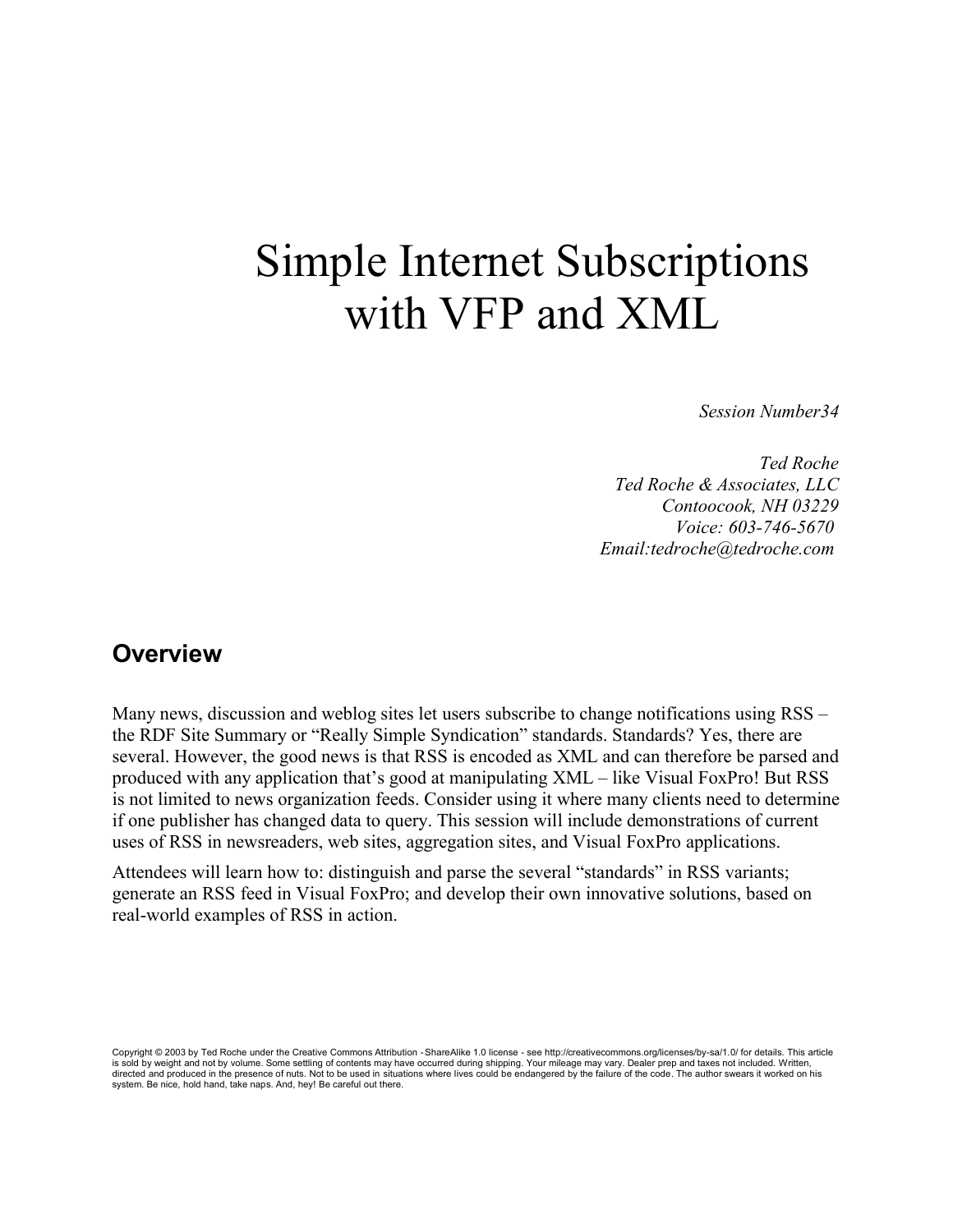# **Introduction**

Resource Description Framework (RDF) and RDF Site Summary (RSS) have an interesting and mixed history. One of their forebears comes from academia, where technologists and linguists are attempting to parse the meaning of the web. Another root is from within the web community, searching for ways to find, search, and categorize the web to advance it to the next generation, summed up in Tim Berners-Lee's "Semantic Web" (see references). Still others were far more practically just trying to get their jobs done and glommed onto a new format that made sense for what they were trying to do.

Count me in the last camp. I came into blogging as an end-user. I started reading the websites of people who interested me. Some of them kept up journals of what they were doing. Some of them seemed to have some pretty slick content management systems (CMS) to manage all of these log entries they were making. It was remarkable how they kept track of what others were posting. Many were using "news aggregator" programs that somehow detected new postings. Pretty soon I started noticing little orange graphic "XML" tags on their sites, and my curiosity was piqued. What were these things? What were the XML and RSS they referred to? And, of course, could I do that in FoxPro?

It turns out that RSS is a rich format and fairly easy to work with. RSS and the principles behind the push- and pull- subscription model it presents offer developers some great opportunities to move data between producers and consumers without requiring the two to be closely coupled. In this paper, we'll look at what the RSS format is, how to read and write it from Visual FoxPro, and look at some of the innovative uses that others are putting it to, speculating on what other uses it could have over time.

# **What is RSS?**

Here's a simple definition, and an explanation of why you should care: RSS is the language of an XML document you can use to publish and subscribe, transferring text information between two or more sites. These two clients do not have to be publicly exposed, nor do they have to be dealing with publications or subscriptions: they can be exchanging information of any sort.

Depending on whom you ask, RSS might stand for several things or nothing at all. It started life at Netscape Corporation as "RDF Site Summary" where RDF is yet another acronym for Resource Description Framework. RDF is a language to express metadata. "Rich Site Summary" and "Real Simple Syndication" are two other popular acronyms.

RSS was originally adopted by Netscape as a means of expressing the contents of a website or news feed in order to integrate it into a news portal as part of their My.Netscape.com web site. RDF is a key element in the W3C's concept of the "Semantic Web" where web resources are not simply opaque blogs, but have metadata explaining their use, context and purpose.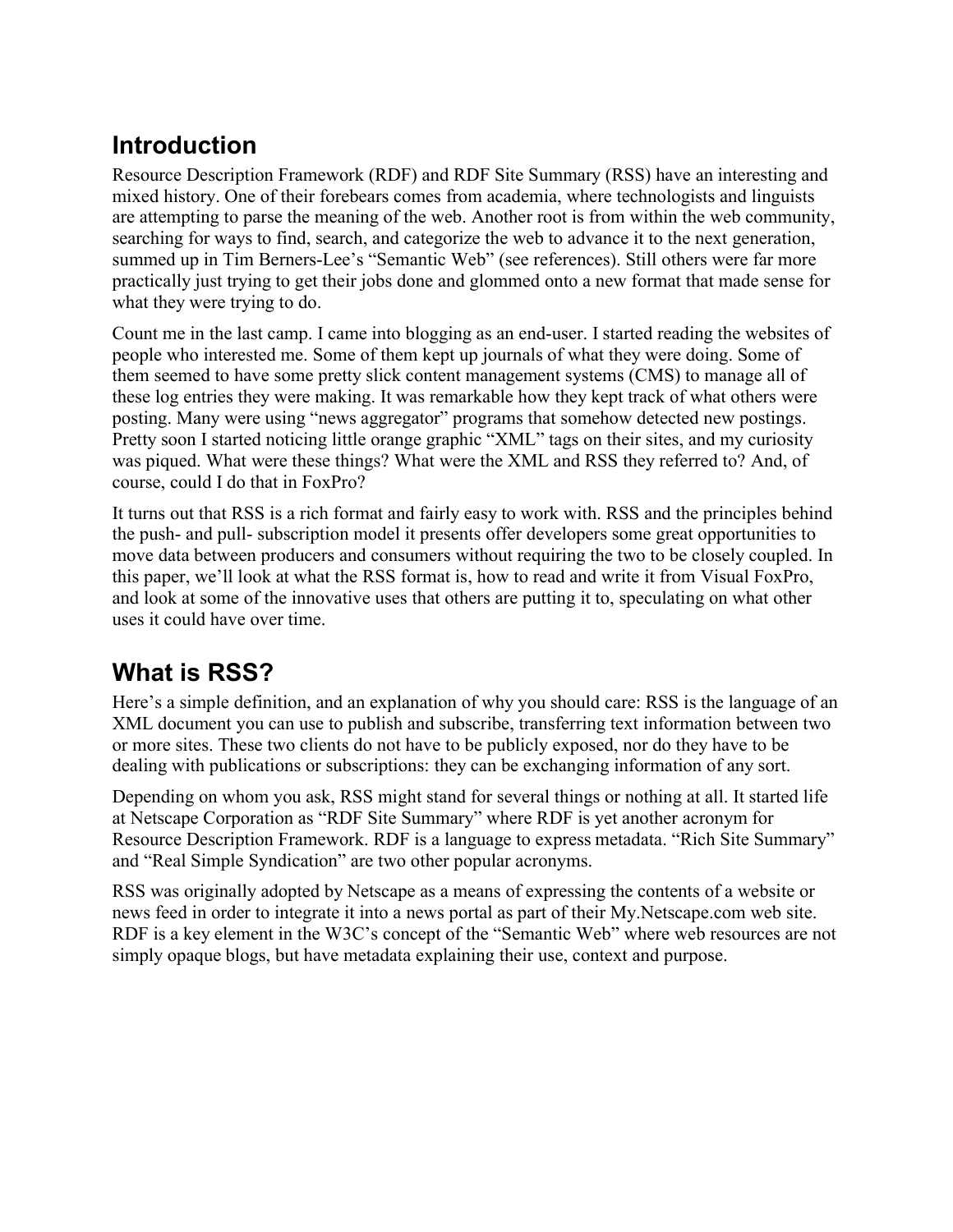As is typical of many "standards," many people were responsible for the development. There are several branches claiming legitimacy and ownership of the standard. Dave Winer of Radio Userland picked up the RSS banner when Netscape faltered, and he was responsible for development of versions 0.91 through 0.94, dropping much of the RDF roots as too complex and unnecessary. A separate group developed "version 1.0" and have established the standard with the Internet Engineering Task Force (further resources are at the end of this document). After the release of 1.0, Winer responded with an updated 0.94 version dubbed "2.0"

The RSS 2.0 format and copyright have been turned over by Dave Winer to the Berkman Center for Public Policy at Harvard University. Dave has referred to the format as "frozen," and it is unclear if there will be future development efforts on it. However, RSS 2.0 is the most commonly used format, and is easy to read and parse. On the other hand, the RSS 1.0 group claims their format has greater extensibility and future-proofing through the use of RDF and many more extension modules (namespaces) available. However, no compelling application has yet appeared.

So, what's a poor developer to do? If at all possible, I recommend supporting both standards. This ensures you have the greatest reach with the material you'll be publishing, and hedges your bets on which format, if either, will ultimately succeed. As you'll see in the next section, the formats are not that different, so support for both should not be onerous.

#### *RSS Data Structures: 1.0 and 2.0*

The concepts and terminology of RSS formats are very similar. Since all XML documents can have only one root (top-level) object, RSS 1.0 chooses "RDF" and 2.0 settles for "RSS." Each format has a "channel" element that's the one side of a one-to-many relationship, like an order header, that describes the "news channel" – who it's from, where it is located, characteristics common to all the news items. Then, the RSS files have the news items themselves. Here, RSS 1.0 and 2.0 differ. In RSS 2.0 (see Figure 2), the items are included as sub-elements within the channel element. In RSS 1.0 (see Figure 1), an items collection in the channel list the items included, somewhat like a table of contents. The items are included as separate elements at the same level as the channel element, making them all sub-elements of the RDF element.



**Figure 1: RSS 1.0 Document Structure**

<?xml version="1.0" encoding="iso-8859-1"?>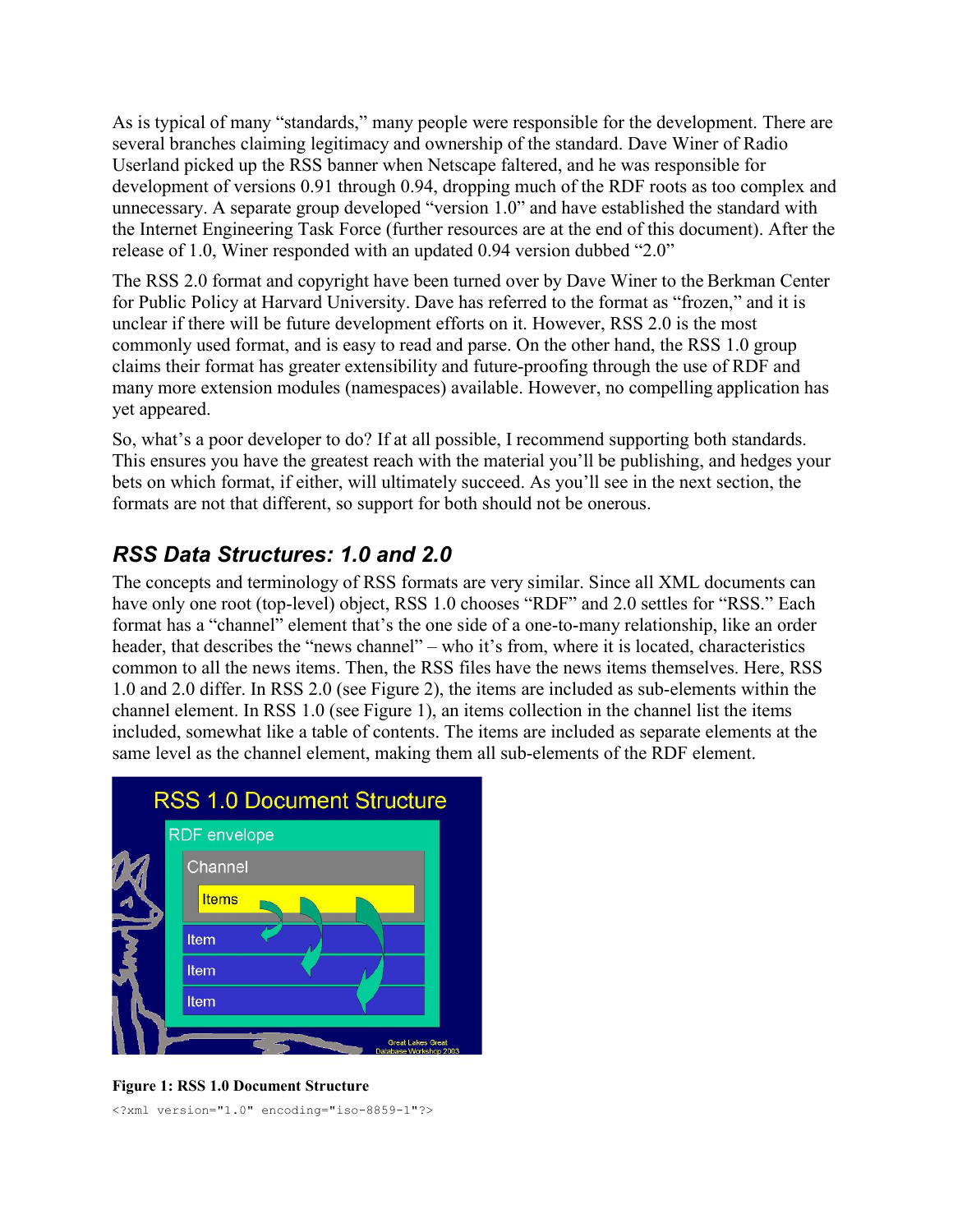```
<rdf:RDF
  xmlns:rdf="http://www.w3.org/1999/02/22-rdf-syntax-ns#"
 xmlns:dc="http://purl.org/dc/elements/1.1/"
 xmlns:sy="http://purl.org/rss/1.0/modules/syndication/"
   xmlns:admin="http://webns.net/mvcb/"
   xmlns:cc="http://web.resource.org/cc/"
  xmlns="http://purl.org/rss/1.0/">
<channel rdf:about="http://www.foxcentral.net/">
<title>FoxCentral</title>
<link>http://www.foxcentral.net/</link>
<description>Visual FoxPro Central, a news site for the Fox Community</description>
<dc:language>en-us</dc:language>
<dc:creator>The FoxPro Community</dc:creator>
<dc:date>2003-08-21T02:14:31-00:00</dc:date>
<admin:generatorAgent rdf:resource="http://msdn.microsoft.com/vfoxpro" />
<admin:errorReportsTo rdf:resource="mailto:tedroche@tedroche.com" />
<items>
<rdf:Seq><rdf:li rdf:resource="http://www.bostonusergroups.com/vfpboston" />
<rdf:li rdf:resource="http://www.foxtoolbox.com/itemgroup.dbx?sku=E32%2D00001" />
<rdf:li rdf:resource="http://www.mwfpug.org" />
<rdf:li rdf:resource="http://microsoft.com/downloads/details.aspx?FamilyId=0F43EB58-7A94-4AE1-
A59E-965869CB3BC9&displaylang=en" />
<rdf:li rdf:resource="http://www.west-wind.com/articles.asp" />
<rdf:li rdf:resource="http://www.lafox.org/home.page.fox" />
\langle/rdf:Seq>
</items>
</channel>
       <item rdf:about="http://www.bostonusergroups.com/vfpboston">
               <title>Boston FUG, Ken Levy, VFP8 News, Europa, .NET &amp; XML Rescheduled to
August 13th</title>
               <description><![CDATA[Last minute rescheduling: Boston VFP User Group will meet on
Wednesday, August 13, 6:30pm at the Microsoft offices, 6th floor, 201 Jones Rd., Waltham MA,
presenting Ken Levy, Microsoft VS Data Product Manager, showing the latest news for Visual
FoxPro. Ken will also discuss and demo Visual FoxPro 8.0 along with VFP 8.0 working with VS .NET
2003. Ken will also show demos and discuss Europa (next version of VFP) and Whidbey (next
version of Visual Studio .NET). In addition, Ken will show some exciting demos of the new
XML/XSLT editor/debugger for VS .NET. For more information on the latest news that will be
discussed, refer to http://msdn.microsoft.com/vfoxpro/letters/ and for more UG information and
directions, tune into http://www.bostonusergroups.com/vfpboston]]></description>
               <link><![CDATA[http://www.bostonusergroups.com/vfpboston]]></link>
```

```
<dc:date>2003-08-13T18:52:00-00:00</dc:date>
        \langleitem\rangle(more items would appear here…)
\langle/rdf:RDF>
```
#### **Listing 1: An RSS 1.0-formatted feed using additional XML namespaces**



**Figure 2: RSS 2.0 Document Structure**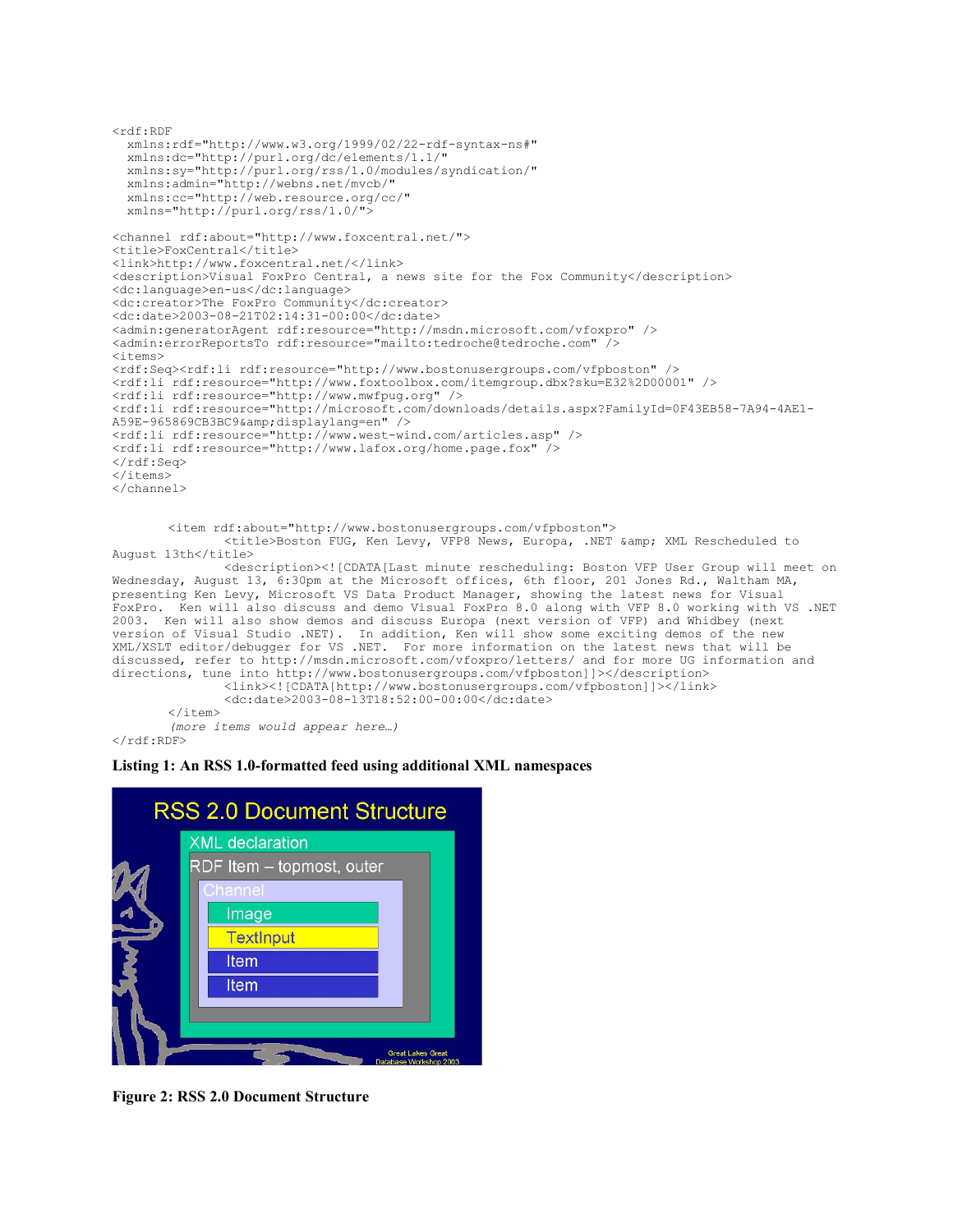```
<?xml version="1.0"?> 
<!-- RSS generated by Visual FoxPro 08.00.0000.2521 on Wed, 25 Jun 2003 00:32:45 GMT--> 
<rss version="2.0" xmlns:xsi="http://www.w3.org/2001/XMLSchema-instance"
xsi:noNamespaceSchemaLocation="c:\Development\FoxWikiWS\FoxWikiRSS20.xsd">
<channel>
  <title>FoxForum Wiki</title> 
  <link>http://fox.wikis.com/</link> 
  <description>KnowledgeBase and Community about Visual FoxPro</description> 
   <language>en-us</language> 
   <copyright>Copyright 2002 by the authors</copyright> 
   <lastBuildDate>Wed, 25 Jun 2003 00:32:45 GMT</lastBuildDate> 
   <docs>http://backend.userland.com/rss</docs> 
   <generator>Visual FoxPro 08.00.0000.2521 for Windows</generator> 
   <category domain="Syndic8">23766</category> 
 <ttl>40</ttl>
       \langleitem\rangle<title>EuropaFeatures</title>
               <description><![CDATA[MalcolmGreene summarized the various coverages and posted
this list on ProFox . Array: - 65K limit on array size has been removed (limited now only by
available memory) Data engine: - New data type: Timestamp (for clarification, there is no new
Times]]></description>
               <link>http://fox.wikis.com/wc.dll?Wiki~EuropaFeatures</link>
               <guid>http://fox.wikis.com/wc.dll?Wiki~EuropaFeatures</guid>
               <pubDate>Tue, 24 Jun 2003 20:38:59 GMT</pubDate>
       \langle/item>
```
**Listing 2: RSS 2.0 formatted subscription data**

## **How does a VFP application consume RSS?**

RSS is a specialized form of XML file, and can be consumed by Visual FoxPro in any of the ways VFP can interact with XML. Key elements of RSS can be extracted with the STREXTRACT() function, with VFP's low-level string functions, or by using an XML parser to load the document and interpret it. There are advantages and disadvantages to each technique.

With string extraction, you need to know the exact phrase you are looking for, and how the document is formatted. For example, suppose you wanted to pull all of the item titles out of an RSS feed. With the VFP code in Listing 3, you can find and display all of the item titles. However, there are a few gotchas the code had to work around. First, since element tags can have additional attributes, you have to search for just the open tag and tagname sequences, like "<item", and not the entire tag. This leaves you with an end tag to clean up later, and problems if you have similar tags (the IF…ENDIF block is to avoid the <items> tag in RSS 2.0).

```
* ListItems.PRG
LOCAL lcFilename as String, ;
      lnCount as Integer, ;
       lcXML as String, ;
      lcString as String
lcFileName = GETFILE()
IF NOT FILE(lcFileName)
  RETURN
ENDIF
lcXML = FILETOSTR(lcFileName)
IF "<items" $ lcXML
  lnCount = 2
ELSE
 lnCount = 1ENDIF
lcString = STREXTRACT(lcXML, "<item", "</item>", lnCount)
DO WHILE NOT EMPTY(lcString)
  ? STREXTRACT(lcString, "<title", "</title>")
```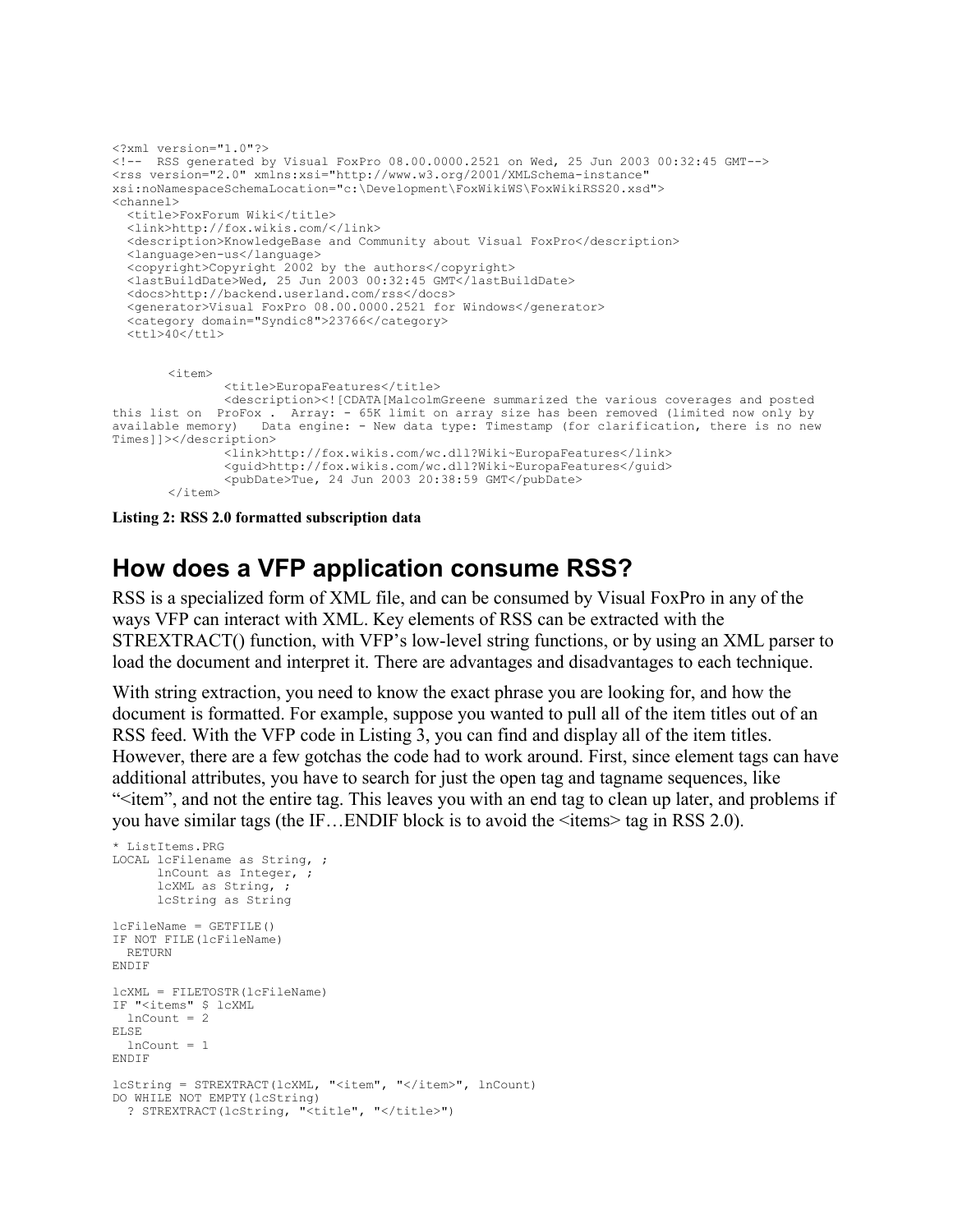```
 lnCount = lnCount + 1
  lcString = STREXTRACT(lcXML, "<item", "</item>", lnCount)
ENDDO
```
#### **Listing 3: ListItems.PRG lists the titles of all items within an RSS feed using native VFP string functions.**

Using Visual FoxPro's native string functions has the advantage of using the raw speed of VFP, but they do not allow for as much flexibility as you will find with delegating the responsibility for parsing the document to a  $3<sup>rd</sup>$ -party XML parser. Microsoft offers one such parser in their XMLDOM object (many other parsers are available from other software manufacturers). Listing 4 and Listing 5 illustrate two techniques of parsing out values from the RSS XML file using the DOM document. In Listing 4, from the root document, you can traverse through the collection of nodes in the document and, for each of the nodes named "item" traverse their child nodes to extract the text from the title elements. In Listing 5, a different technique is used, using the query language XPath to extract all elements named "item" (that are located one level of the hierarchy down from the root) and then directly iterating through that collection.

```
loXML = CREATEOBJECT("MSXML2.DOMDocument.4.0")
loXML.load(lcFileName)
loRoot = loXML.documentElement
lnNodeCount = loRoot.childNodes.Length
FOR m.i = 0 TO lnNodeCount -1
   IF loRoot.childNodes(m.i).baseName = "item"
    FOR m, j = 0 TO loRoot.childNodes(m, i).childNodes.length - 1
      IF loRoot.childNodes(m.i).childNodes(m.j).basename = "title"
         ? loRoot.childNodes(m.i).childNodes(m.j).text
      ENDIF
    NEXT && m.j
  ENDIF && baseName = "item"
NEXT && m.i
```
**Listing 4: ListTitle.prg (repetitive code removed, but in the samples) loads the XML into the DOM and walks down the hierarchy to extract the titles**

```
loXML = CREATEOBJECT("MSXML2.DOMDocument.4.0")
loXML.load(lcFileName)
loRoot = loXML.documentElement
loItems = loRoot.selectNodes("//item")
FOR m.i = 0 TO loItems.length - 1
  ? loItems.item(m.i).text
NEXT && m.i = 0 TO loItems.length - 1
```
**Listing 5: ListXPath.PRG uses the XPath querying language to extract the items of interest without having to traverse the document.**

#### **How can a VFP application generate RSS?**

Visual FoxPro can generate RSS in the same ways it can generate XML output: you can assemble the file manually using string functions, you can generate XML using the XMLDOM parser, or you can do a combination of the two. Each technique has advantages and disadvantages. The main advantage of using FoxPro functions is the speed: raw text assembly in Visual FoxPro is wickedly fast, and orders of magnitude faster than assembling an XML document via the COM interfaces of XMLDOM. XMLDOM, on the other hand, is a validating component that will ensure that you are creating a legitimate XML document.

Over the past eight months, I've been working to create RSS feeds for two FoxPro-focused web sites, the FoxForum Wiki, http://fox.wikis.com, and the FoxCentral news site, http://www.foxcentral.net. I was disappointed at the lack of presence of VFP news in the blogging world, and am working to alleviate that. Both of these feeds, and various beta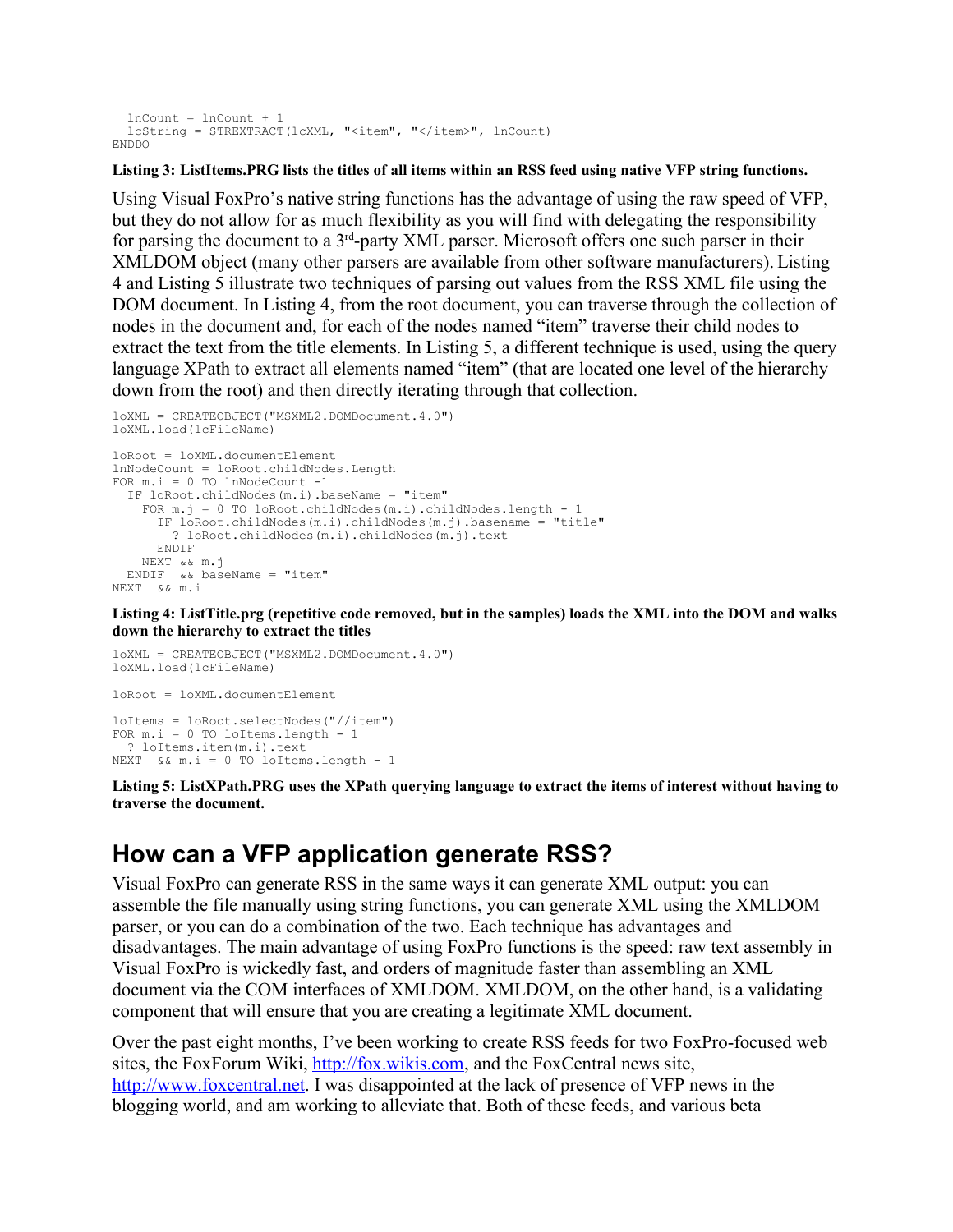variations, are available for examination or subscription from

http://www.tedroche.com/RSSFeeds.html. The initial proof-of-concept versions of these applications were written in pure FoxPro code, using the Monkey-See-Monkey-Do (MSMD) rapid application development methodology of copying other people's stuff that worked.

Three betas have been completed and deployed to date. Each provided lessons and has some valuable code to learn from. Beta One was purely a proof of concept, a "See, Ma, no hands!" demo to prove it could be done, written in a day. Beta Two was an attempt to refine the process a bit, particularly when it came to using Web Services to obtain the data. Finally, Beta Three was the first serious attempt at refactoring the code into a reliable and maintainable production system. While there is a still a way to go to bulletproof code, the lessons learned here can start you on your way.

#### *FoxWikiRSSBetaOne*

The project in the "FoxWikiRSSBetaOne" directory contains the four files used for that process, and they are included for your enjoyment and hopefully reuse:

- **XMLDatetime.PRG**: a UDF to produce strings from dates in the format of "Wed, 15 Sept 2003 12:34:56 GMT" with proper time zone corrections, thanks to Andrew Coates.
- **ReadURL.PRG**: a UDF to return the HTML from a given URL, using the WinInet functionality directly.
- **HTMLText.PRG**: a UDF to strip a supplied HTML string of all markup by removing all less-than and greater-than signs and the markup within them.
- **MakeFoxWikiRSS.PRG**: the core program. Calls the other functions.

MakeFoxWikiRSS.PRG is the driver program. It reads the "Most Recent Changes" page from the FoxForum Wiki, requesting it in XML format. It converts that format to a cursor to drive the remainder of the program. Each topic is requested from the Wiki and a new RSS topic is generated from it. To save load on the FoxForum site, the topic is only read at its first change, and the local copy is used to present the synopsis of the site in the RSS feed after that. Finally, the program generates the output RSS, using FoxPro's textmerge functionality.

The program makes no effort to schedule itself; that is taken care of as part of the installation. The Windows Scheduler is used to set up the program to run on a regular frequency (I have it updating each hour from 5 AM to 11 PM EST) and the program quits when it is done.

Error handling is fairly simple, since this is not a particularly mission-critical task. The main logic is wrapped in a TRY…CATCH block, and any errors are logged and the application is shut down. An external batch program, also scheduled via Windows, emails the log to the administrator should an error occur. Since minimal code was used for this demonstration-oftechnology, a few "normal" conditions would trip an error. For example, if no topics were recently changed, an empty result set would occur, and the XMLToCursor() function call would fail. Obviously, in a mission-critical application, you will want a more capable error handling system.

**FoxWikiRSS20.xml** is included as a sample output file.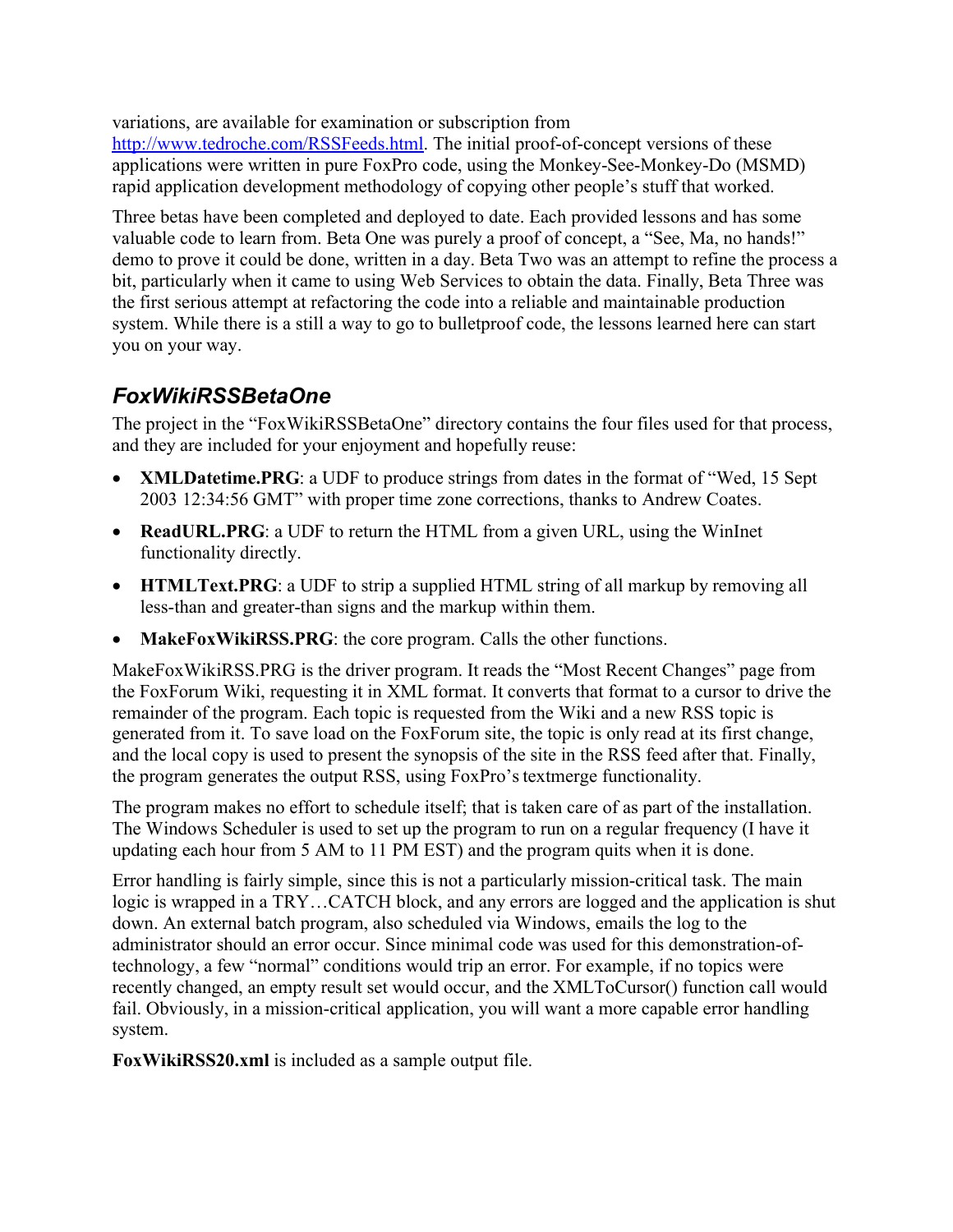#### *FoxWikiRSSBetaTwo*

The second revision to the FoxWiki RSS generation tried to take on a couple of new design ideas:

- 1. Take advantage of the Web Service interfaces Steve Black exposed at http://fox.wikis.com to return XML directly from the web site.
- 2. Generate an RSS 1.0 compliant feed, rather than the 2.0 feed generated from Beta One. This was to ensure that I could supply the needs of some consumers, who could only read one or the other.

There are three main programs included, and three other files already available on your VFP 8 distribution required to recompile the source:

- **HTMLText2.PRG** is a variant of the original, looking for explicit greater-than and less-than signs, rather than their encoded  $(\&$ gt;) versions, since we are reading a different source format now.
- **Iso8601DateTime.PRG** returns a file in the format specified in by the W3C and ISO, something like "2002-10-02T10:00:00-05:00"
- **FoxWikiRSS10.PRG** is the main program logic.
- SetObjRef.PRG is a Fox Foundation Class (FFC) program.
- **• \_Base.VCX** is an FFC base class library.
- **\_Ws3Client.VCX** is an FFC class library for clients consuming Web Services.

The program logic is pretty similar, with a couple of notable exceptions. First, since the failure to find any changes would fail to create a cursor, the entire main logic is wrapped in an extended IF…ENDIF to support the TRY…CATCH outer block. There are more elegant ways to handle that. Second, since RSS 1.0 generates an "items" collection within the channel element, there needs to be two passes over the items collection. I chose to do that by creating an item cursor and then using CursorToXML() for the first pass. Since CursorToXML() can only create elementbased or attribute-based XML, but not a mixture of the two, this leads to an ugly kludge shown in Listing 6. The CursorToXML() creates two elements,  $\leq$ item $>$  and  $\leq$ about $>$ , and this code modifies the text so it becomes <item about="..." >. Not a pretty fix, but another point for the power of VFP.

```
lcXML = STRTRAN(lcXML ,"<item>"+CHR(13)+CHR(10)+CHR(9)+CHR(9)+"<about>","<item rdf:about="+["])
lcXML = STRTRAN(lcXML ,"</about>", [">])
```
**Listing 6: A quick and dirty cheat to turn two elements into an element with an attribute. I am not proud.**

Beta Two is also deployed, at the web site above, generating RSS 1.0 code. A sample is included in the file **FoxWiki.rdf**.

The RSS 1.0 generator code works, and creates topics pretty quickly. But the architecture leaves a great deal to be desired. A single program specifies the technique to read the source, parse it, format it and output it, leading to a long and fragile chain of control. Any modification in the code could perturb the behavior of the rest of it. In short, it's monolithic, procedural, rigid, tightly-coupled and fragile. On to Beta Three.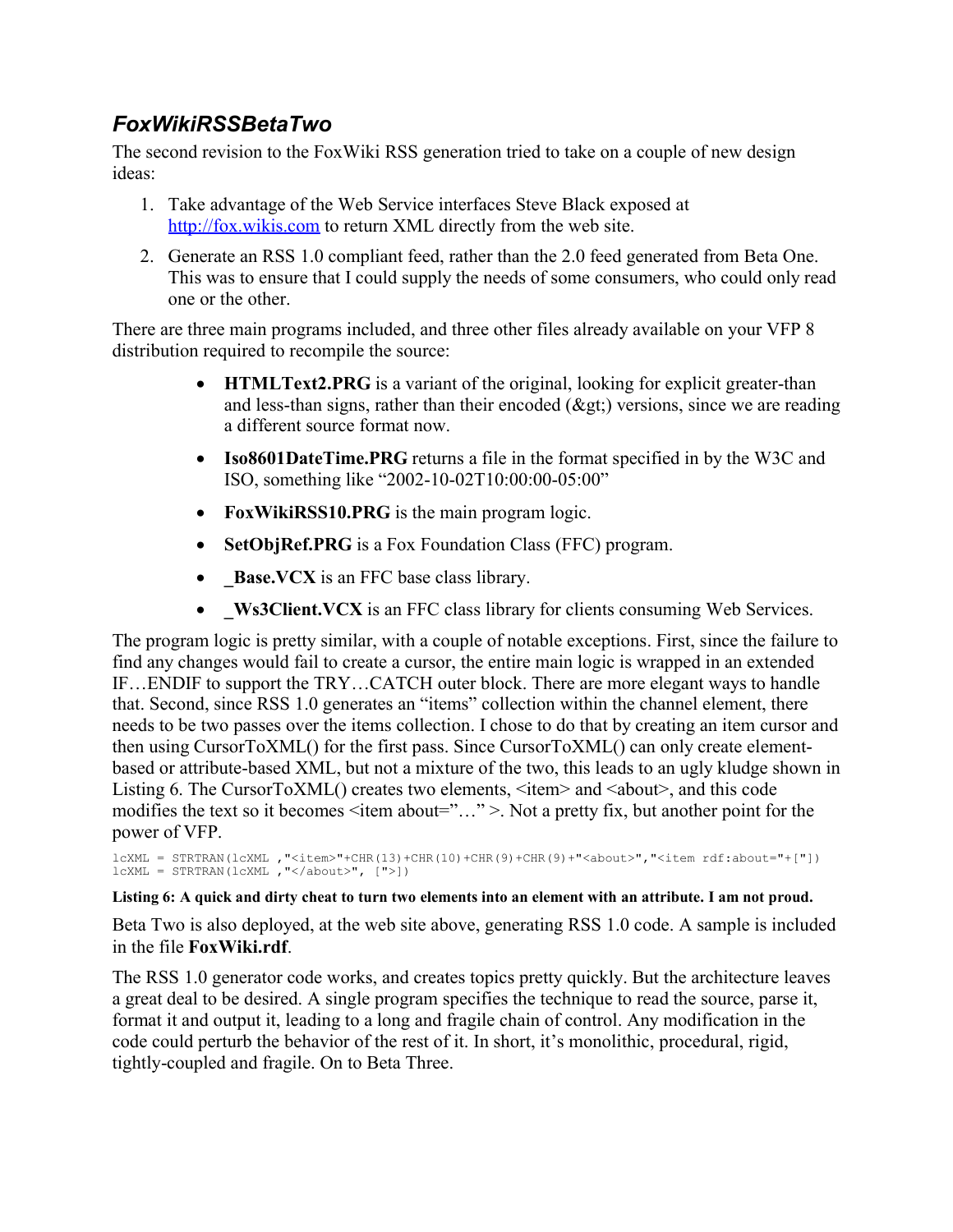#### *FoxWikiRSSBetaThree*

Beta one and two served as excellent proofs of concept. They got RSS content about FoxPro out into the blogging world (the "blogosphere") and into search engines. However, they lacked a great deal of flexibility. For this conference, I wanted to present something that was easier for you to work with for your own applications. Beta three is that product. The primary goals with beta three were:

- 1. Separation of the tasks of raw data retrieval from RSS generation, and
- 2. Use of the XMLDOM for document creation.

The first goal answers the objections raised in the last section, where any change to the code could disturb all layers of the monolithic application. In addition, it was clear that there could be use cases for the generation of several different kinds of output from the same source. Also, there might be situations where more than one input method made sense. Separating these processes and allowing them to communicate through a well-defined interface makes for greater flexibility to meet those needs with the least customization.

The second goal is to use Microsoft's XML Document Object Model COM control to generate the XML document. This goal has several motivations. It is a learning experience to use the XMLDOM. It's also a way to ensure the XML is well-formed. Also, hooking into the DOM can open up some interesting possibilities of going further with pure XML manipulation: verifying the document against a schema, for example, or using an XSL stylesheet to modify the output.

The components of this solution are located in a FoxWikiRSSBetaThree directory and consist of:

- **Driver.PRG** a simple main program to drive the demo and display the results. In a real-life application, it's likely that this program would control the scheduling, present an interface to display status and logs, and be driven from metadata/process data tables to read a variety of data sources into a variety of back-ends at specified times and periodicities.
- **FoxWikiWS.PRG** the front-end process of retrieving data from the data source, in this case the FoxForum Wiki via Web Services, and delivering it to the rendering engine in a predictable format.
- **ISO8601DateTime.PRG** an even more simplified routine, with a clever TRANSFORM() replacing a bunch of string manipulation code
- **RSS20gen.PRG** a generic program for generating RSS from the cursors created by FoxWikiWS.PRG or similar front-end programs. Note that there are still a few values, such as dc:language that are hard-coded and probably should be driven off additional columns in the curHeader cursor.

It's finally in Beta Three that we start to see the evolution of the code from get-it-done procedural code into reusable and maintainable modules. Particularly in RSS20gen.prg, we see the introduction of "classes," an object-oriented concept first introduced in Visual FoxPro 3.0 in 1995. Obviously, this code needs additional work before it is industrial-strength, but the foundation and the key elements you will need to understand to generate RSS are in place.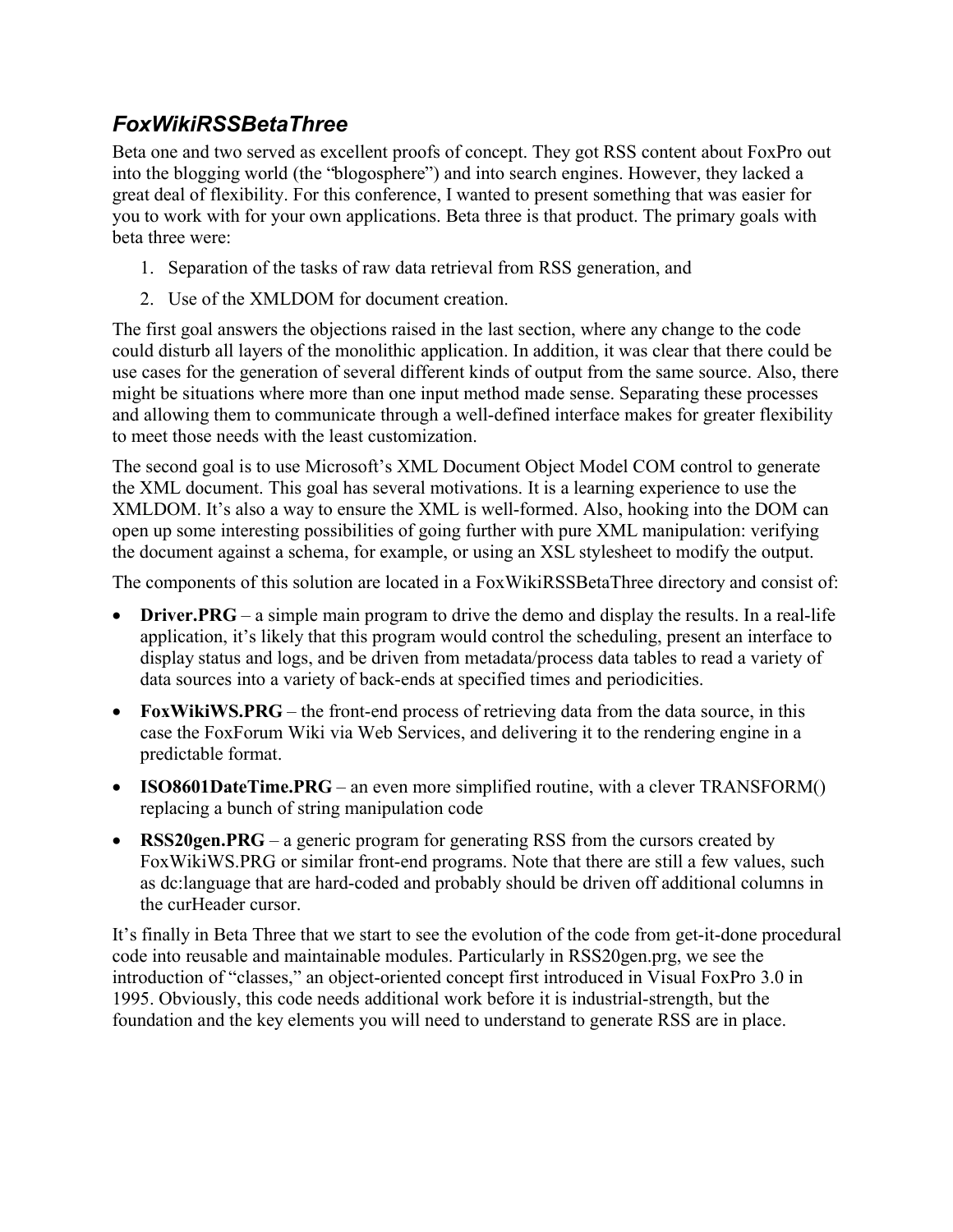#### *Lessons and Conclusions from Beta One, Two and Three*

Straight Visual FoxPro code and raw HTML access is faster than document creation via XMLDOM and loading XML via Web Services by far. Running against the same data source, Beta one would completely load, do its processing and complete in four seconds. Beta Three took 23 seconds to simply read all the files via Web Services. However, unless you are planning to process thousands of sites, the difference is insignificant.

The size of the executable is noticeably smaller with plain XML, due to the inclusion of VCXes with the Web Services client. Again, however the differences aren't that significant.

In the Visual FoxPro-focused Beta One, there are fewer dependencies on other files (XMLDOM and Web Services). Deploying the first executable that used Web Services or XMLDOM to a plain Windows 2000 Server was difficult. Web Services required rebuilding a VFP install in InstallShield and selecting the correct merge modules. With XMLDOM, on the other hand, it was not clear if there were redistributables available that could be integrated into an install package. In the interests of getting things installed, the XML 4.0 Parser SDK was installed on the server, but that is surely not the proper technique!

This does also raise a concern that future updates to these files or that installation on other nearly-compatible operating systems will also be problematic. This problem is not unique to this situation, but is always a concern when you have increasing dependence on components not completely under your control. If your application is likely to be used in situations where you do not have a lot of control over the components installed, you may want to consider sticking with the more FoxPro-centric solutions in Beta One and Beta Two.

#### *What comes next?*

Beta Four will include a set of classes refactored from the simple one-level classes to abstract classes with the common routines and template methods in them, and specialized classes for the different specific behaviors. In particular, the use of namespaces is an ideal application of the "Hooks and Anchor" pattern advocated by Steven Black (see references at the end of this paper for details). However, Beta Three code is perfectly usable for the few sites I expect to be generating RSS from, so there's little pressure to refactor until there is a demand.

# **How is RSS used now?**

Blogging is probably the most common use of RSS now, but news aggregation and other forms of aggregation are up and coming. Like many new-fangled, just-getting-off-the-ground technologies, most of the buzz is among the people excited about the technology, and pretty selfreferential. I don't think this will die down to a tempest in a teapot, but I've been wrong before. Here are some of the intriguing sites I'm following:

- BlogStreet, Technorati and BlogDex categorizes and track blogging activity (each at their respective )
- Task Pane Central (http://taskpane.leafe.com/) a web site managed by Ed Leafe, has a new (September 2003) task pane for reading the MSDN RSS Feeds – the latest news from the Microsoft Developer Network.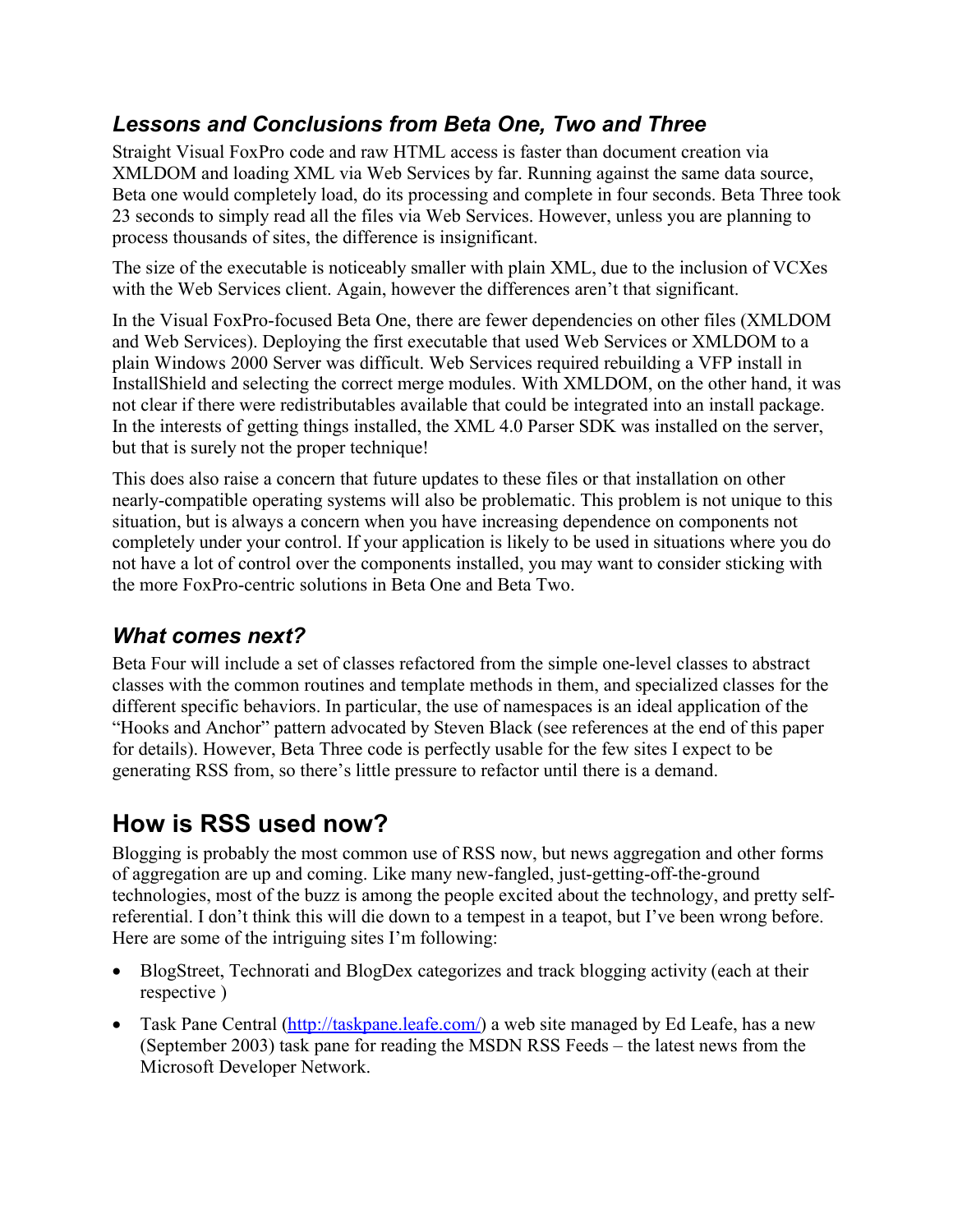- Meerkat is an online news aggregator devoted to the software development industry hosted by O'Reilly and Associates. http://www.oreillynet.com/meerkat/
- Other online aggregators include http://www.bloglines.com/, http://www.syndic8.com/, http://www.newsisfree.com/
- Desktop news aggregators are growing so quickly that posting a list in this document is pointless, obsolete before the pixels appear. Check your favorite search engine for "RSS News Aggregator." However, there are a couple of special interest. AmphetaDesk (http://www.disobey.com/amphetadesk/ ) (free) is a slick and mature package. NewsGator (http://www.newsgator.com/) (\$29) integrates directly into Outlook.

# **Conclusion**

RSS is a format we can use to post "news" and rich information from news producers to their consumers. This exercise also serves as a good example of practical use of XML as a data transport mechanism. I hope I've raised your interest in the development of RSS and the Semantic Web, and that you see some opportunities to use it in your business.

# **About the Speaker**

Since 1987, Ted has worked full time as a software developer using Fox software. He has worked for state agencies, insurance companies and consulting firms, where he has built dozens of applications using nearly every feature of Visual FoxPro. He established Ted Roche & Associates in 2000. Ted Roche & Associates, LLC develops Web, client-server and LAN-based applications using Microsoft Visual FoxPro and other best-of-breed tools. Based in New Hampshire, his company offers consulting, training and mentoring, on-site and long-distance, as well as software development services. Ted is author of *Essential SourceSafe,* co-author of the award-winning *Hacker's Guide to Visual FoxPro* series, and a contributor to five other FoxPro books. In addition to numerous magazine articles, he is a popular speaker at conferences worldwide. Ted is a Microsoft Certified Solution Developer, Microsoft Certified System Engineer, and eight-time winner of the Microsoft Support Most Valuable Professional award.

## **References: Books and articles**

Berners-Lee, Tim, James Hendler and Ora Lassila, "The Semantic Web," *Scientific American,* May 2001, also available at: http://www.scientificamerican.com/article.cfm?articleID=00048144-10D2-1C70- 84A9809EC588EF21&catID=2

Black, Steven, *The Hooks and Anchor Design Pattern*, http://www.stevenblack.com/HooksAndAnchorsDesignPattern.ASP

Blood, Rebecca, History of Weblogs, http://www.rebeccablood.net/essays/weblog\_history.html

Bray, Tim. Tim's personal history of RDF: http://www.tbray.org/ongoing/When/200x/2003/05/21/RDFNet

Egger, Markus President, EPS Software Corporation, *XML Basics* whitepaper